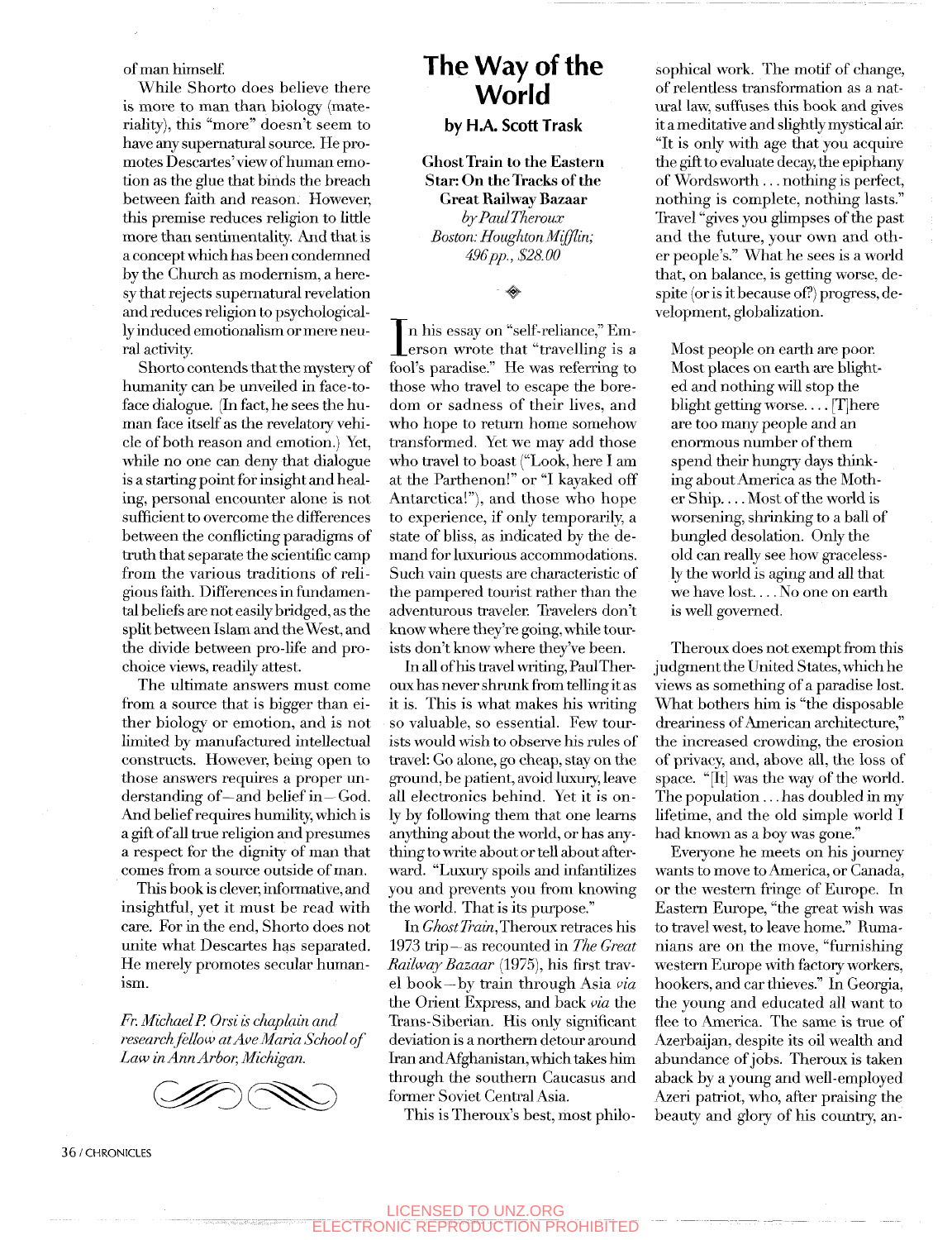nounces, "I'm going to Canada." Theroirx also puzzles over an Uzbek he met who "seemed to dislike America, but he badly wanted to go to America." He finds this a common attitude among Muslims. Even in Vietnam, a beautiful country whose people Theroux finds self-confident and prosperous, there is a crowd lined up at the American consulate in Saigon "waiting for visas." Hanoi may be a "kind of Asiatic Paris," but the young still "want to go to America."

Everywhere, it seems, "the world of settled people had evolved into a world of people wishing to emigrate." That, of course, is a problem, and not only for the developing world, which cannot afford to lose its most talented and best-educated citizens; it is a problem for us, too. (Even worse, such countries as India and China *can* afford to lose their teeming surplus of younger people.) Theroux finds the universal and foremost motivation for migration to be economic. Whether people are destitute or reasonably well off, they calculate that they can dramatically and instantaneously improve their standard of living simply by moving west, so why stay where they are? I suspect that the image of a sensual paradise projected by fihn and television is another, possibly more powerful, draw. Who would not want to live in the land of wish and dream? Regardless, the demographic pressure upon the western lands seems certain to increase.

Like Tom Jefferson and Ed Abbey, Theroux hates cities—"I think of them generally as snake pits, places to escape from"—but he loves wilderness and openness as well as unspoiled places, which are vanishing. Some places he visits are being preserved only by violence (e.g^., Sri Lanka, which is bedeviled by the Tamil Tigers) or brutal repression (Myanmar), and in such places, the citizens are impoverished. Yet wherever there is development, there is exploitation (of man and nature) and overpopulation. Despite India's boast that "we are modern now," there are 400 million of her people living in poverty. Indian employers refused to tell Theroux how

much they pay their employees. He discovers that low-level tailors earn a mere \$1,000 per year; entry-level callcenter workers, as little as \$2,500. Yet meager salaries, made possible by an inexhaustible labor pool (much of it well educated), are what drive the Indian economy:

the half-billion people earning a dollar a day are producing India's food surplus; the sweatshop factory workers are the backbone of its textile industry; and low-paid employees are the workforce of its high-tech sector.

He notes the paradox: "India's poor were its wealth."

Indians wanted him to be dazzled by the new Bangalore ("like Silicon Valley!"), but he is "more horrified than awed." Because of the frenetic construction, "the whole place smoldered in the foul dusty air of a building site." He has difficulty even crossing the street through the throng of people. AH the cities are choked with people and traffic. In Chermai (formerly Madras, a city of two million metastasized into a "sprawl of eleven million"), he makes the mistake of trying to walk instead of taking a taxi, and soon repents of his error. The "mobbed streets" are "unendurable, pure horror," the exploding cities "nightmarish in new ways."

China, too. Kunming, "a small habitable city I had once visited," has become "an ugly sprawl of. .. four million." It is a microcosm of the new China, "ugly and soulless." He decides to fly to Japan, "reveling in the thought that I was done with China its factory blighted landscape, its unbreathable air, .. . its honking horn capitalists."

In Tokyo, he glimpses what could be our dystopic future. It is a regimented city in which everything works, and "the worst social problems were solved," but there is littie freedom, "an almost robotic obedience, decorum, rigidity, order with no thrills, a scaling down of space,... the virtual abolition of private cars, an intimidating police presence." "The price to be paid for success in the future was surrendering space and privacy." Is there no hope, then? There is always hope. Robinson Jeffers points to the mountains, Theroux to the next journey (he is planning to travel through Scandinavia), the Christian to the *Terra Nova.* 

*Herbert Arthur ScottTrask is an historian who Uves and writes in the Missouri River hill country west of St Louis.* 



**VISA, MC, AMEX, DISC** 

WWW. CHRONICLES MAGAZINE.ORG